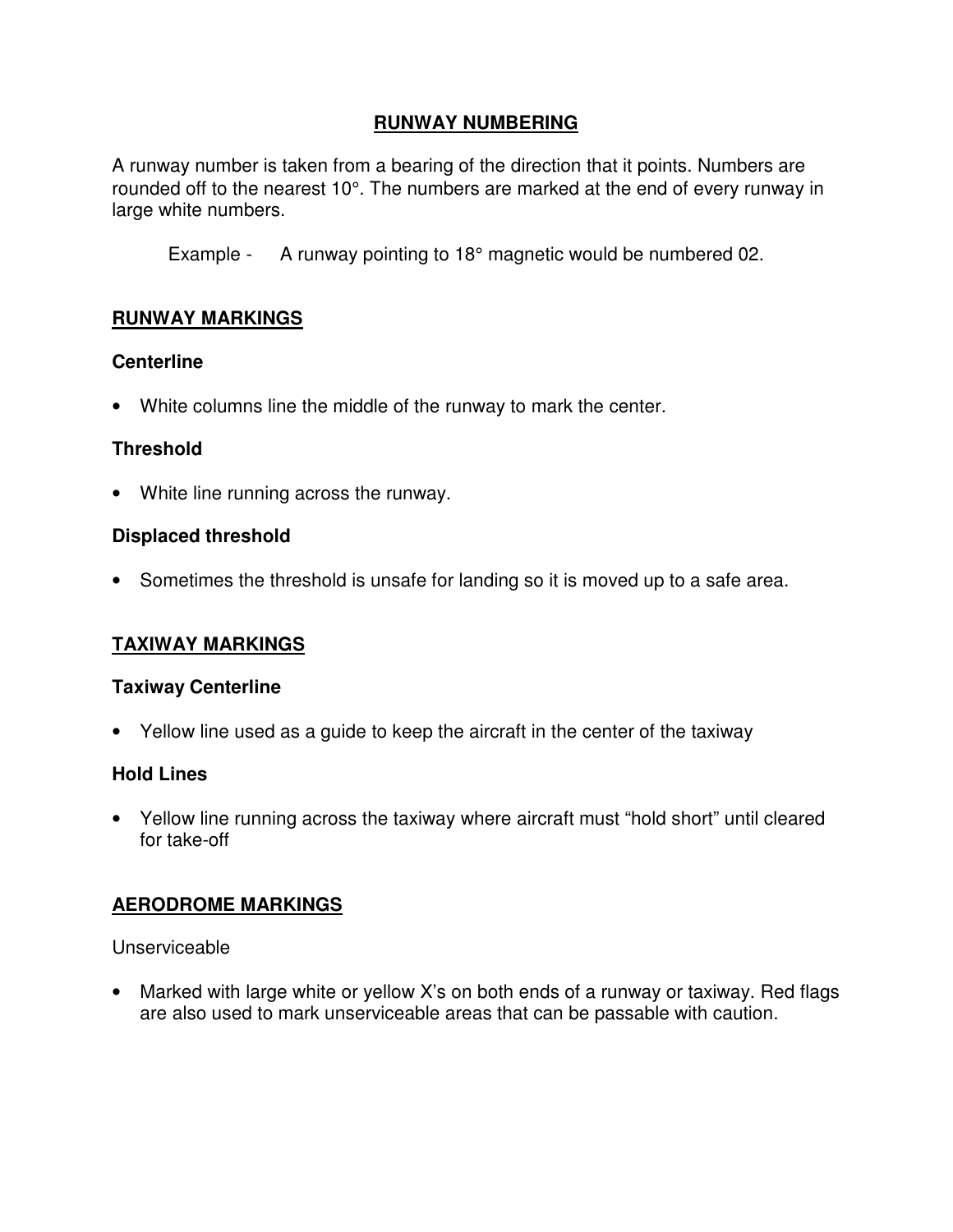## **WIND INDICATORS**

## **Wind Sock**

- Elongates as the wind increases.
- If the wind sock is straight out then the wind is 15Kts or more.
- If the wind sock is on a 30° down slope then the wind is 6Kts.
- If the sock is fluctuating then gusty conditions exist.

# **Tetrahedron**

• Known as wind T, it is designed like an arrow whose small end points into the wind.

# **\*\*Only tells wind direction, not wind speed**

## **Lights:**

- Runway thresholds are marked with green lights.
- End of runways are marked with red lights
- Runways are lined with white lights.
- Taxiways are lined with blue lights.
- Obstructions, such as building and towers, are marked with red or white lights.

## **THE CIRCUIT**

- **Upwind** the area opposite to downwind leg.
- **Crosswind** lies across the center of the landing area perpendicular to the downwind leg.
- **Downwind** flight path opposite to the direction of landing, which is parallel to and a distance off to the side of the runway.
- **Base** flight path perpendicular to the landing.
- **Final** flight path in the direction of landing.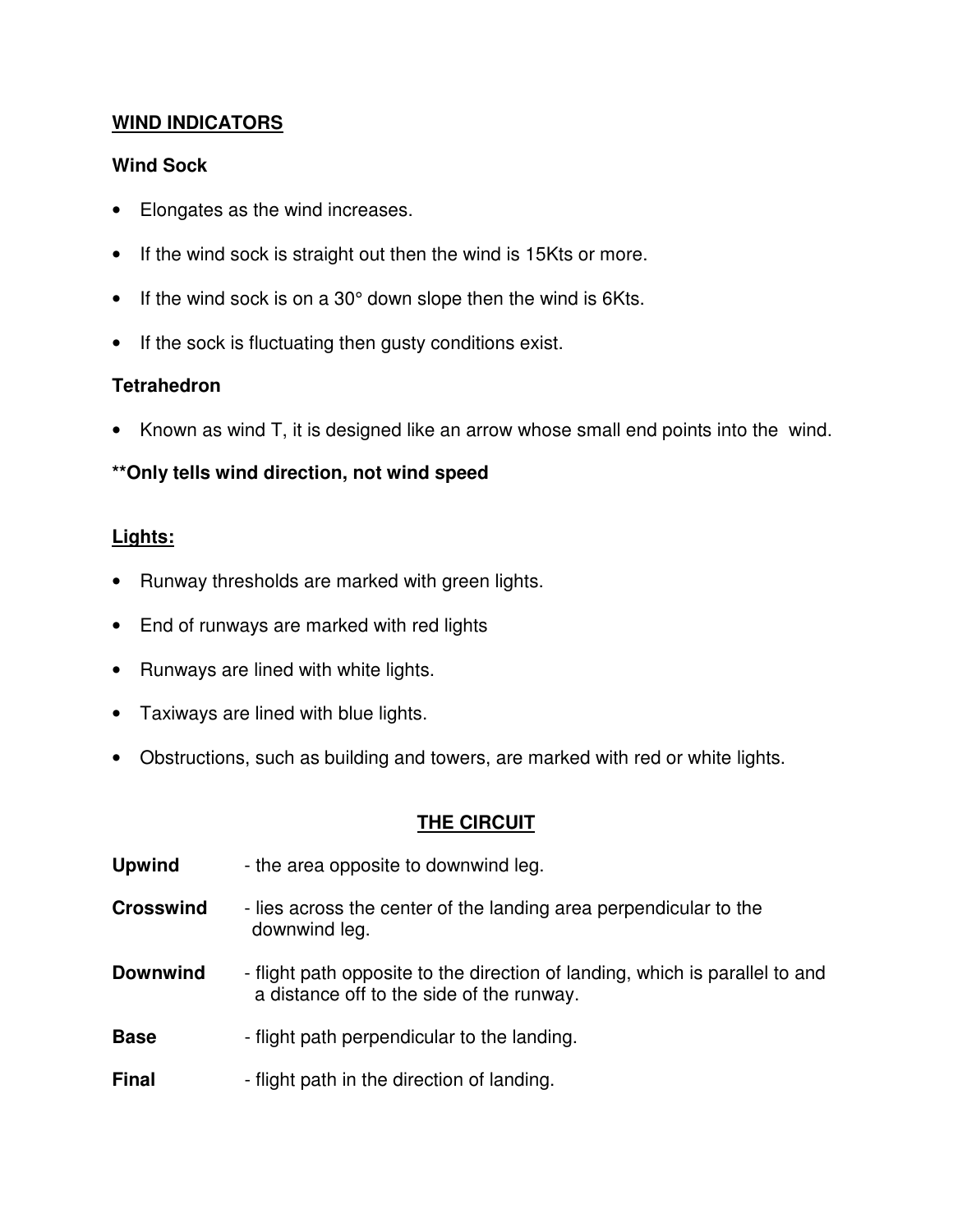# **NORDO at a Controlled Airport**

## **NORDO**

- no radio
- aircraft is not capable of communicating over the radio.

## **RONLY**

- receive only
- similar to NORDO except the aircraft can receive messages. Tower may ask for confirmation through a visual sign (i.e. rock the wings).

#### **The following are authorized light signals to aircraft on the ground:**

**Flashing Green Light**  Cleared to taxi. **Steady Green Light** Cleared to take-off. **Steady Red Light 
Stop. Stop. In the Light Contract Contract Contract Contract Contract Contract Contract Contract Contract Contract Contract Contract Contract Contract Contract Contract Contract Contract Contract Contrac** 

Taxi clear of landing area in use. **Flashing White Light** Return to starting point on airport**. Blinking Runway Lights Vacate the runway immediately.** 

## **The following are authorized light signals to aircraft in the air:**

**Steady Green Light**  Clear to land. **Steady Red Light or Red Flare Do not land. Flashing Green Light**  Return for landing. Alternating Red and Green Light (US) Danger. Be on alert. **Flashing Red Light**   $\blacksquare$  Airport unsafe. Do not land. **Red Pyrotechnical Light**  Do not land for the time being.

## **AIRWORTHINESS:**

- a) It is the pilot's responsibility to ensure that Canadian registered aircraft are fit and safe prior to being flown
- b) **Flight Permit:** issued for experimental and specific purpose
- c) **Certification of Airworthiness:** the C of A signifies that the aircraft conforms to TC recognized design standards